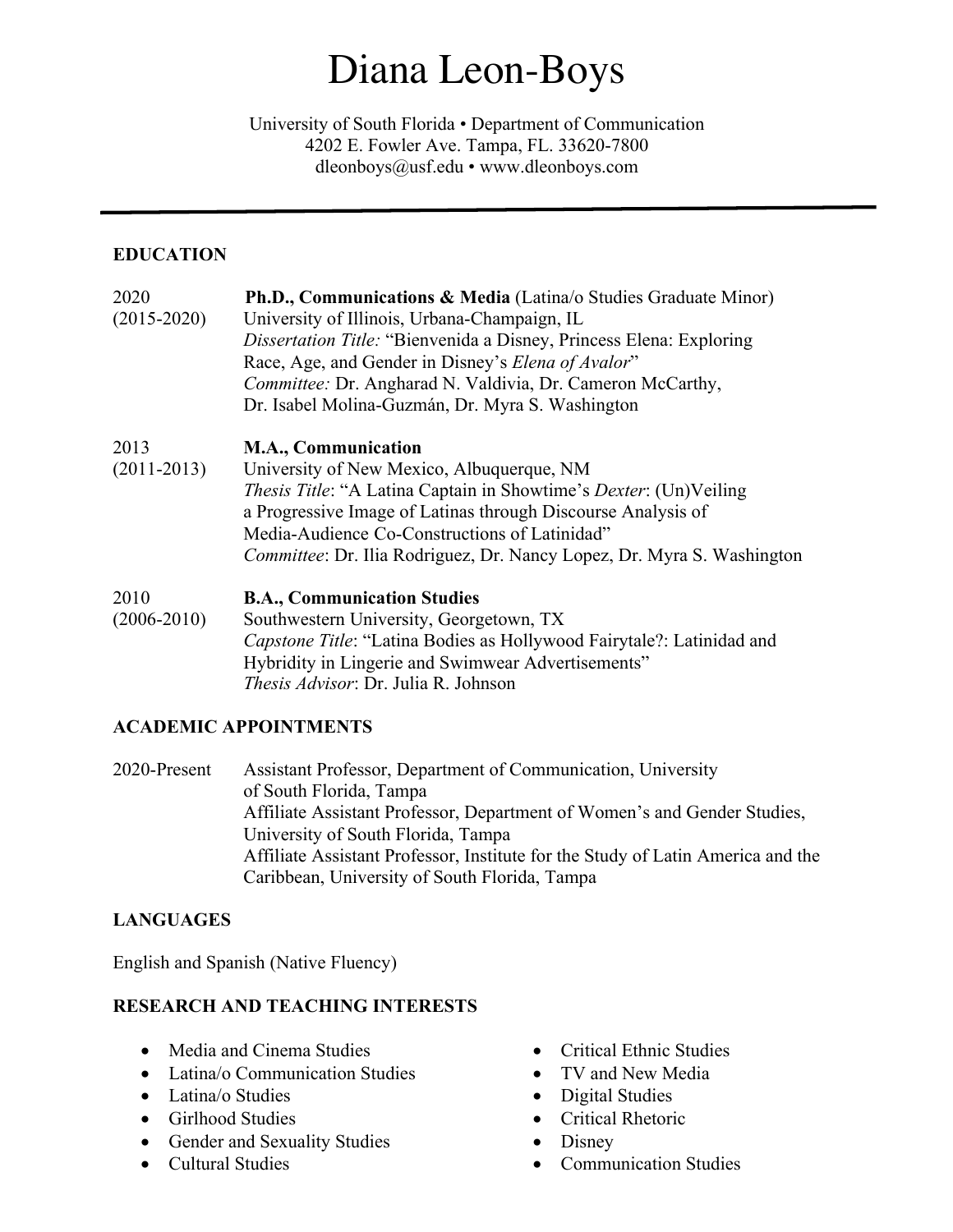### **PUBLICATIONS**

#### *Journal Articles (Peer Reviewed)*

- Leon-Boys, D. (2021). Disney's Specific and Ambiguous Princess: A Discursive Analysis of *Elena of Avalor*. Special Issue: IGSA@ND. *Girlhood Studies: An Interdisciplinary Journal*, *14*(2).
- Leon-Boys, D. (2021). No Spanish in Cinderella's Kingdom: A Situated Ethnography of Disney World's Engagement with *Elena of Avalor*. Special Issue: Working the Circuit: Cultural Studies of Florida in *Departures in Critical Qualitative Research 10*(2): 50- 58.
- Leon-Boys, D. & Chávez, C. (2021). Star Wars: Galaxy's Edge as Postcolonial Fantasy: Disney, Labor, and the Renegotiation of Border Discourses. *International Journal of Communication. 15*(1). 2378-2396.
- Leon-Boys, D. & Valdivia, A.N. (2020). The Location of US Latinidad: *Stuck in the Middle*, Disney and the in Between Ethnicity. *Journal of Children and Media*, *15*(2). 218-232.

#### *Book Chapters (Peer Reviewed)*

- Leon-Boys, D. & Valdivia, A.N. (Forthcoming) *Media and Minority Children.* In D. Lemish (Ed.) *Routledge International Handbook of Children, Adolescents, and Media.* U.K.: Routledge.
- Leon-Boys, D. (2019). A Latina Captain: Decentering Latinidad through Audience Constructions in *Dexter*. In Hernandez, L., Bowen, D., De Los Santos- Upton, S, & Martinez, A. (Eds.). *Latina/o/x Communication Studies: Theories, Methods, and Practice*. Maryland: Lexington Books.
- Leon-Boys, D., & Kristensen, M. (2018). Race, Cyborgs, and the Pitfalls of Biopolitical Discourse in *Black Mirror*'s "Men Against Fire." In A. Cirucci & B. Vackery (Eds.) *Black Mirror and Critical Media Theory*. Maryland: Lexington Books.
- Johnson, J. R., Gonzalez, M., Ray, C., Hager, J., **Leon, D**., Spalding, S., & Brigham, T. (2011). Daring pedagogy: Dialoguing about intersectionality and social justice. In S.M. Pliner & C.A. Banks (Eds.) *Teaching, Learning, and Intersecting Identities in Higher Education* (pp. 179-200). New York, NY: Peter Lang Publishers.

#### *Book Reviews*

- Leon-Boys, D. (2021). Book Review of *Quinceañera Style: Social Belonging and Latinx Consumer Identities*, by Rachel V. González, *Women's Studies in Communication (WSIC).*
- Leon-Boys, D. (2020). America's Favorite Doll?: Conflicting Discourses of Commodity Activism. Book Review of *Playing With America's Doll: A Cultural Analysis of the American Girl Collection*, by Emilie Zaslow. *Girlhood Studies: An Interdisciplinary Journal*, *13*(1).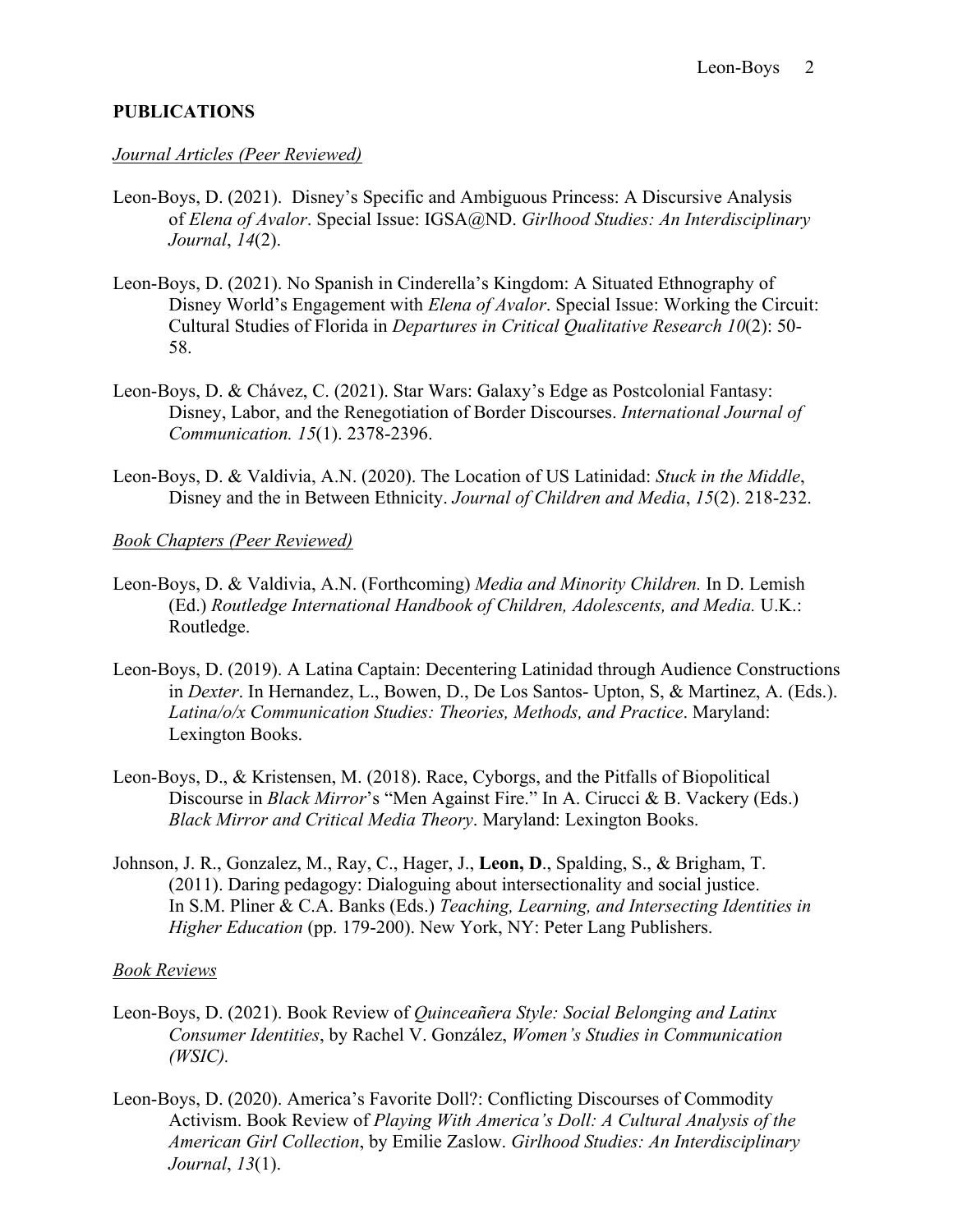Leon-Boys, D. (2019). Book Review of *In Search of Belonging: Latinas, Media, and Citizenship*, by Jillian M. Báez. *Feministas Unidas, INC., 39*(2).

#### Works in Progress

- Leon-Boys, D. *Princesa of the Periphery: Disney's Flexible Latina Girl.* Book manuscript under contract with Rutgers University Press.
- Leon-Boys, D., & Valdivia, A.N. (Forthcoming). Twenty-first Century Disney Girlhoods: Targeting Latinidad through Post-feminist Narratives. In C. Mitchell (Ed.) *Transnational Girlhoods Series*. New York, NY: Berghahn Press.
- Leon-Boys, D. & Valdivia, A.N. Disney's Digital Toy Marketing: Addressing Latinxs through Displacement. Manuscript being prepared for *Childhood*.
- Leon-Boys, D. & Bucciferro, C. The Teenage Latina Genius on Television: Netflix's *Ashley Garcia*. Manuscript being prepared for *Feminist Media Studies*.

#### **TEACHING, RESEARCH, AND ACADEMIC PROFESSIONAL EXPERIENCE**

#### *University of South Florida*

| 2021      | Latina/o/x Media Studies (COM 4931), Assistant Professor, Spring 2021,<br>Department of Communication, Tampa, FL                                |
|-----------|-------------------------------------------------------------------------------------------------------------------------------------------------|
| 2020-2021 | Disney and the Politics of Popular Culture (COM 4931), Assistant<br>Professor, Fall 2020/Spring 2021, Department of Communication, Tampa,<br>FL |

*University of Illinois at Urbana-Champaign* 

| 2020      | Introduction to Latina/Latino Studies (LLS 100) Instructor of Record, Summer<br>2020, Department of Latina/Latino Studies, Urbana-Champaign, IL           |  |
|-----------|-----------------------------------------------------------------------------------------------------------------------------------------------------------|--|
| 2019      | Race, Gender, and Power (GWS 201) Instructor of Record, Fall 2019,<br>Department of Gender and Women's Studies, Urbana-Champaign, IL                      |  |
|           | Introduction to Latina/Latino Studies (LLS 100) Instructor of Record, Summer<br>2019, Department of Latina of Latina/Latino Studies, Urbana-Champaign, IL |  |
|           | Introduction to Media Studies (MACS 101) Instructor of Record, Spring 2019,<br>Media and Cinema Studies, Urbana-Champaign, IL                             |  |
| 2016-2019 | Research Assistant, Prof. Angharad N. Valdivia<br>Project: The Gender of Latinidad book, Urbana-Champaign, IL                                             |  |
| 2018      | Race, Gender, and the Body (LLS 387) Instructor of Record, Fall 2018,<br>Department of Latina/Latino Studies, Urbana-Champaign, IL                        |  |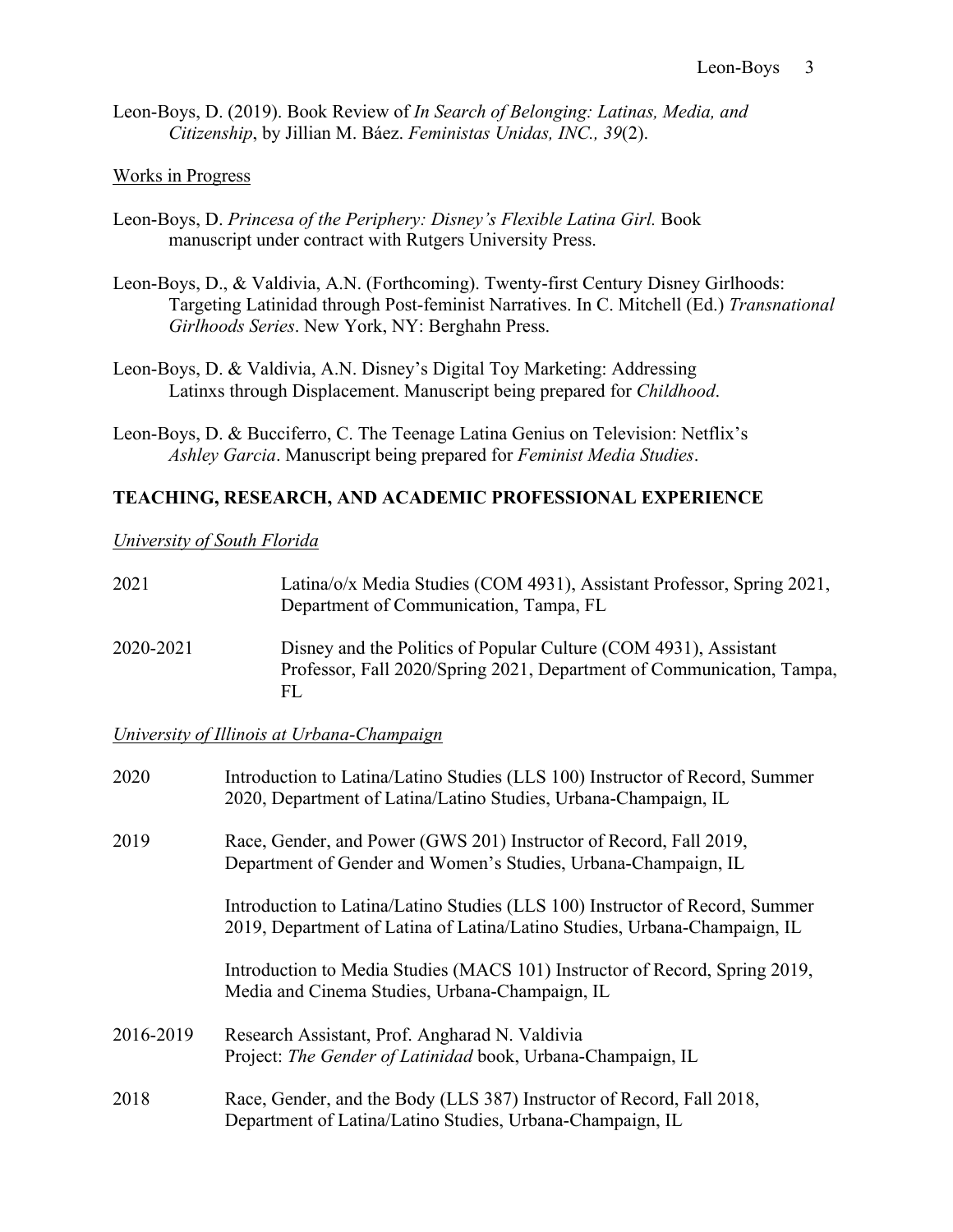| 2016-2018 Graduate Mentor, Office of Minority Student Affairs, |
|----------------------------------------------------------------|
| Urbana-Champaign, IL                                           |

2015- 2017 Graduate Academic Coach, Irwin Academics Center, Urbana-Champaign, IL

#### *Gonzaga University*

2018-2020 International and Intercultural Communication Online Course (COML 598) Instructor of Record, Master's in Communication and Leadership Studies, Spokane, WA

### *University of New Mexico*

| 2013      | Nonverbal Communication (C&J 323) Instructor of Record, Spring 2013,<br>Department of Communication and Journalism, Albuquerque, NM   |
|-----------|---------------------------------------------------------------------------------------------------------------------------------------|
| 2012-2013 | Public Speaking (C&J 130) Instructor of Record: Invitational Rhetoric,<br>Department of Communication and Journalism, Albuquerque, NM |
| 2011-2012 | Public Speaking (C&J 130) Instructor of Record: Aristotelian Approach,<br>Department of Communication and Journalism, Albuquerque, NM |

# **GRADUATE STUDENT COMMITTEES**

Hannah/Bishop Lay, Doctoral Student, Topic: Representation in Horror and Science Fiction Films and Television.

Camille Ruiz Mangual, Master's Student, "Analyzing Latina/x Identity in *One Day at a Time*." Thesis Defended Spring 2021.

Spencer Margulies, Master's Student, "Identity Formation Within Liminal Spaces." Thesis Defended Spring 2021.

### **GRANTS, AWARDS, HONORS, FELLOWSHIPS**

| 2021      | Humanities Institute Summer Grant, Funding for the book project: <i>Princesa of the</i><br><i>Periphery: Disney's Flexible Latina Girl, University of South Florida (\$5,000)</i> |
|-----------|-----------------------------------------------------------------------------------------------------------------------------------------------------------------------------------|
| 2020      | <b>Outstanding Dissertation Award, Critical Cultural Studies Division, National</b><br><b>Communication Association</b>                                                           |
|           | Latinx Congratulatory Graduate Student Leadership Award, University of Illinois,<br>Urbana-Champaign                                                                              |
| 2019-2020 | Teacher Ranked as Excellent by their Students for Fall 2019, University of<br>Illinois, Urbana-Champaign                                                                          |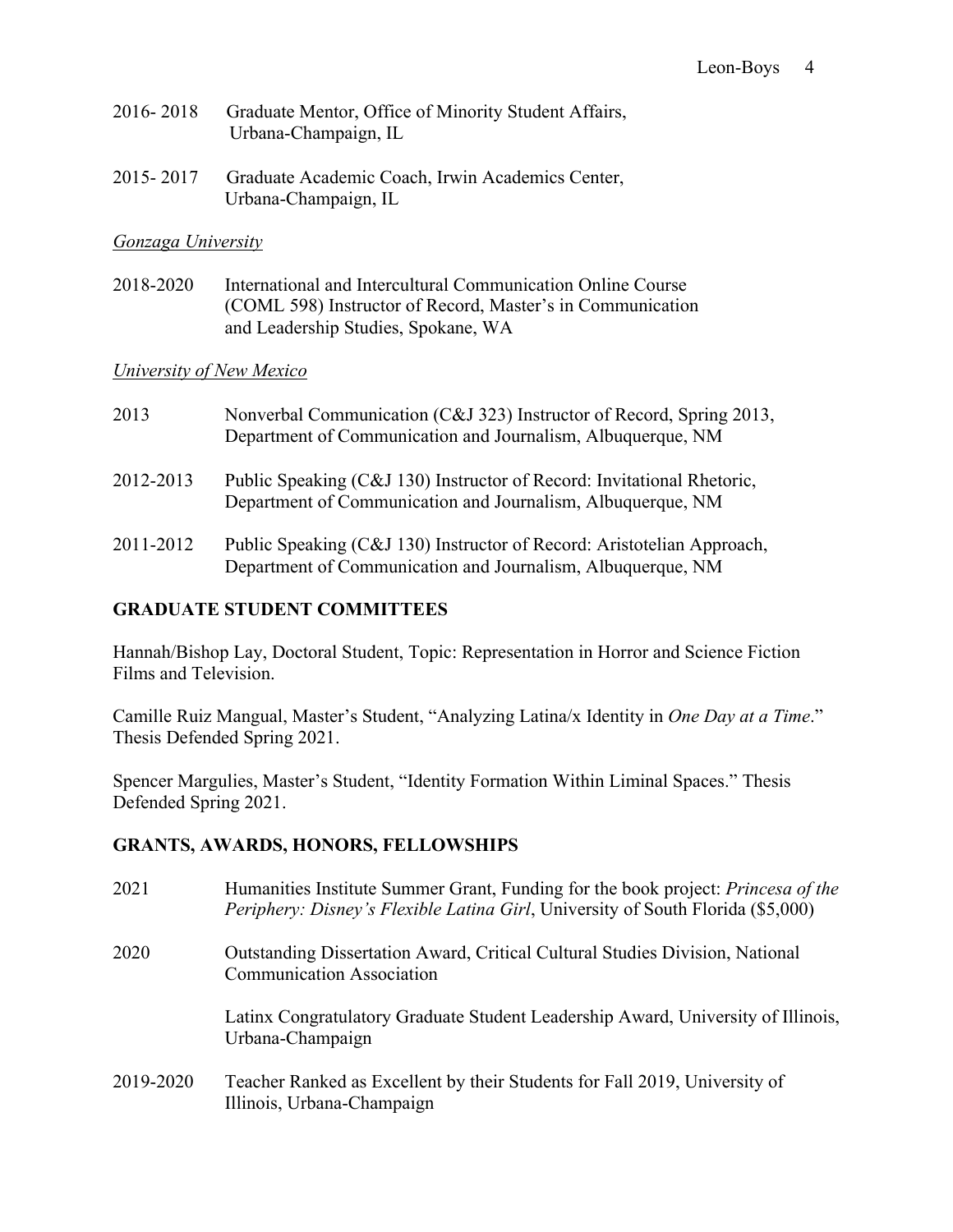|           | University of Illinois Institute of Communications Research Block Grant<br>Fellowship (highly competitive one-year full fellowship awarded to<br>outstanding doctoral students, approx. \$20,000) University of Illinois, Urbana-<br>Champaign, IL |
|-----------|----------------------------------------------------------------------------------------------------------------------------------------------------------------------------------------------------------------------------------------------------|
| 2019      | Teacher Ranked as Excellent by their Students for Summer 2019, University of<br>Illinois, Urbana-Champaign, IL                                                                                                                                     |
|           | Teacher Ranked as Excellent by their Students for Spring 2019, University of<br>Illinois, Urbana-Champaign, IL                                                                                                                                     |
| 2018      | Teacher Ranked as Excellent by their Students (with outstanding instructor<br>ratings) for Fall 2018, University of Illinois, Urbana-Champaign, IL                                                                                                 |
|           | ICR Fall 2018 Conference Travel Award, University of Illinois, Urbana-<br>Champaign, IL (\$400)                                                                                                                                                    |
|           | ICR Student Summer Research Award, University of Illinois, Urbana-<br>Champaign, IL (\$1,000)                                                                                                                                                      |
| 2015-2018 | University of Illinois Distinguished Fellowship (highly competitive three-year<br>full fellowship, \$25,000/year), University of Illinois, Urbana-Champaign, IL                                                                                    |
| 2017      | Lynne Blanton Student Travel Fund Award, University of Illinois, Urbana-<br>Champaign, IL (\$500)                                                                                                                                                  |
| 2016      | ICR Spring 2016 Conference Travel Award, University of Illinois, Urbana-<br>Champaign, IL (\$350)                                                                                                                                                  |
| 2013      | Outstanding Master's Student Award, Department of Communication and<br>Journalism, University of New Mexico, Albuquerque, NM                                                                                                                       |
| 2006-2008 | Sarofim Scholarship in Theatre, Southwestern University, Georgetown, TX                                                                                                                                                                            |

### **PEER-REVIEWED CONFERENCE PRESENTATIONS**

- 2021 *A Party for All: Analyzing the New Mediated Quinceañera, Gendered Nostalgia, and the (In)Visibility of Latinidad*. Cultural Studies Association. Chicago/virtual. June
- 2020 *Crossroads, Opportunities, and Challenges in Latinx Media*. National Communication Association. Indianapolis/virtual. November

*Disney's Galaxy's Edge: Race, Capitol, and the Renegotiation of the Western Frontier Narrative*. Top Paper Panel for the Latino/Latina Communication Studies Division. National Communication Association. Indianapolis/virtual. November

*Teaching Communication Through Accessible Media, Reflection, and Dialogue*. National Communication Association. Indianapolis/virtual. November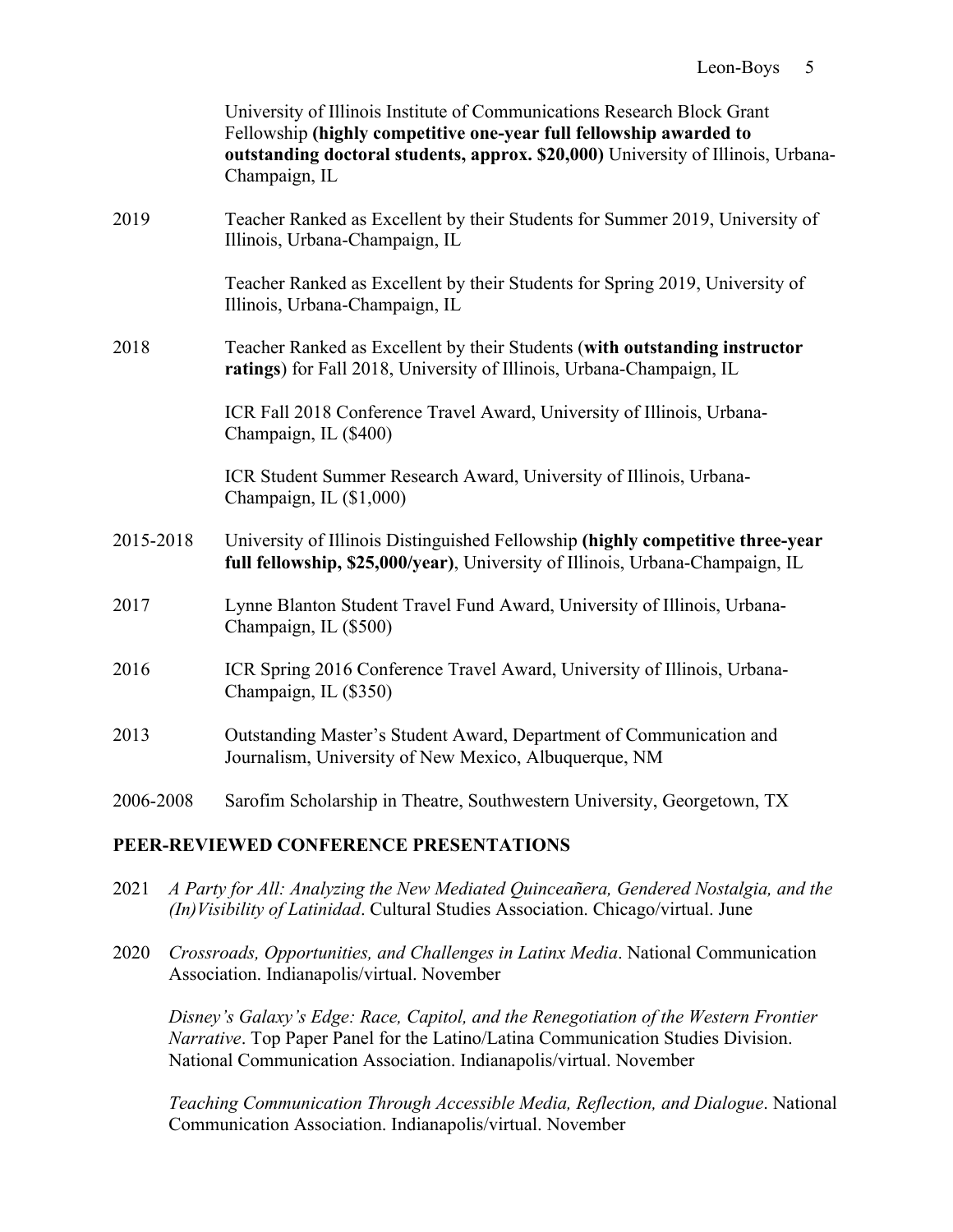*Brilliant Latinas Go to Mars: Latina Girl Visibility Through Post-Feminist Ambiguity*. National Communication Association. Indianapolis/virtual. November.

2019 *Popular Culture and Communication for Survival in Latinx Contexts.* National Communication Association. Baltimore, MD. November

*Disney's Contemporary Latinx Animation: Latin America or U.S. Latinidad?* National Communication Association. Baltimore, MD. November

*Disney Girls: Disney Channel's U.S. Latina and Disney Junior's Latinoamericana.* 2019 Ethnicity, Race, and Indigenous Peoples Conference. Spokane, WA. September

*Elena of Avalor: Girl Power or Domesticity?* Kentucky Gender and Women's Studies 2019 Conference. Lexington, KY. September

*Disney's Digital Toy Marketing Addresses Latinxs*. International Communication Association. Washington, D.C. May

*From Flexible Latin American-ness to Specific Mexicanidad: Disney's Use of Strategic Ambiguity*. International Girls Studies Association. Notre Dame, IN. February

2018 *A Latina Princess Ready to Rule: The (Ethnic) Production of Elena of Avalor*. National Communication Association. Salt Lake City, UT. November

*Mamá PhD: Panel discussion*. National Communication Association. Salt Lake City, UT. November

*María Jesús Alvarado Rivera, Intersectional Feminism, and Trump's Abortion Ban For Girls in Immigration Custody.* National Communication Association. Salt Lake City, UT. November

*Vamos a Jugar: Mentorship and Social Bonding for the Latina/o/x Studies Division and La Raza Caucus*: *Panel discussion*. National Communication Association. Salt Lake City, UT. November

*Latinx Representation in Hollywood: Disney, Latinidad, and Representation.* Flow Conference at the University of Texas. Austin, TX. September

*Popular Culture Resistance through Language: Jane the Virgin Complicates Latinidad*. Union for Democratic Communication. Chicago, IL. May

2017 *Elena of Avalor: A Latina Princess & the Celebrity Praise for Disney's Diversification*. The National Women's Studies Association. Baltimore, MD. November

*"You Knew All of This. All Along": Race and Biopower in Black Mirror*. Midwest Popular Culture Association. St. Louis, MO. October

*Disney Invests in Youth of Color: Elena of Avalor in the Digital Age*. Interdisciplinary Encounters: Exploring Knowledge-Making Across Boundaries: UIUC Graduate Science and Technology Studies Workshop. Urbana-Champaign, IL. March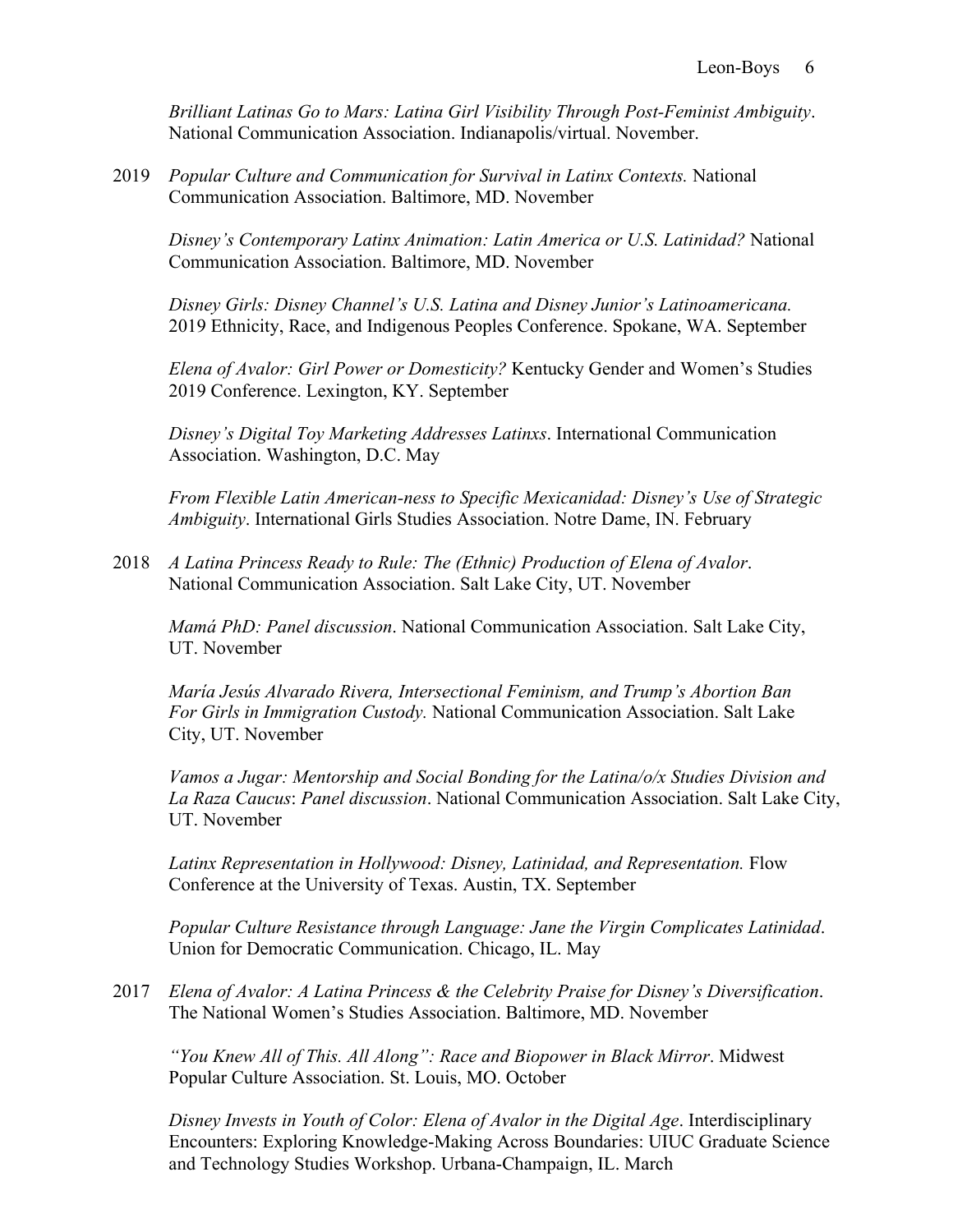2016 *The Spanglish of the Narco State: Language Resistance in a Neoliberal Post-Racial Era*. International Association of Inter-American Studies. Santa Barbara, CA. October

*Mistaken Motherhood: Language as Identity Marker*. Latina/o Studies Association. Pasadena, CA. July

- 2011 *Positive Latina Portrayals?: Complexities in LaGuerta's Portrayal on Showtime's Dexter*. Eighth International Congress of Qualitative Inquiry. Urbana-Champaign, IL. May
- 2010 *Latina Bodies: Hollywood Fairytale? Latinidad and Hybridity in Lingerie and Swimwear Ads*. National Communication Association. San Francisco, CA. November

*Broken Bridges: Activism and the Academy*: *Panel discussion*. National Communication Association. San Francisco, CA. November

### **INVITED LECTURES, TALKS, AND INSTITUTES**

2021 *A Party for All: Analyzing the New Mediated Quinceañera, Gendered Nostalgia, and the (In)Visibility of Latinidad*. Invited Lecture to Women's and Gender Studies Brown Bag. University of South Florida. April

*Stuck in the Middle of Mainstream Media Discourses*. Invited Lecture to Media and Culture Theory. West Chester University of Pennsylvania. April

2020 *Latinidad in the Digital Age: Disney's Engagements with a Flexible Latinidad*. Invited Lecture to The University of Iowa's School of Journalism and Mass Communication's Visiting Scholars Program. October

*"We Are Not Invisible": Recognizing Latinx/ Latin Americans' Accomplishments and Challenges in Higher Education*. Invited Speaker to the Institute for the Study of Latin American and the Caribbean (ISLAC)'s Hispanic Heritage Month Conversation. University of South Florida. October

*Rethinking 20th Century Media Ethnography*. Invited Lecture to Institute of Communications Research Proseminar II. University of Illinois at Urbana-Champaign. April

*Critical Discursive Analysis on Digital Platforms*. Invited Lecture to Introduction to Media Studies. University of Illinois at Urbana, Champaign. February

*Navigating Intersectionality as a Scholar-Teacher*. Invited Lecture to Feminist Theory. California State University, San Marcos. February

2019 *Digital Audiences and Media Studies*. Invited Lecture to Introduction to Media Studies. University of Illinois, Urbana, Champaign. November

*Girls on T.V.: The Intersections of Race, Age, and Gender in Children's Television*. Invited Lecture to the University of Illinois at Urbana Champaign's Girl Up Chapter. **October**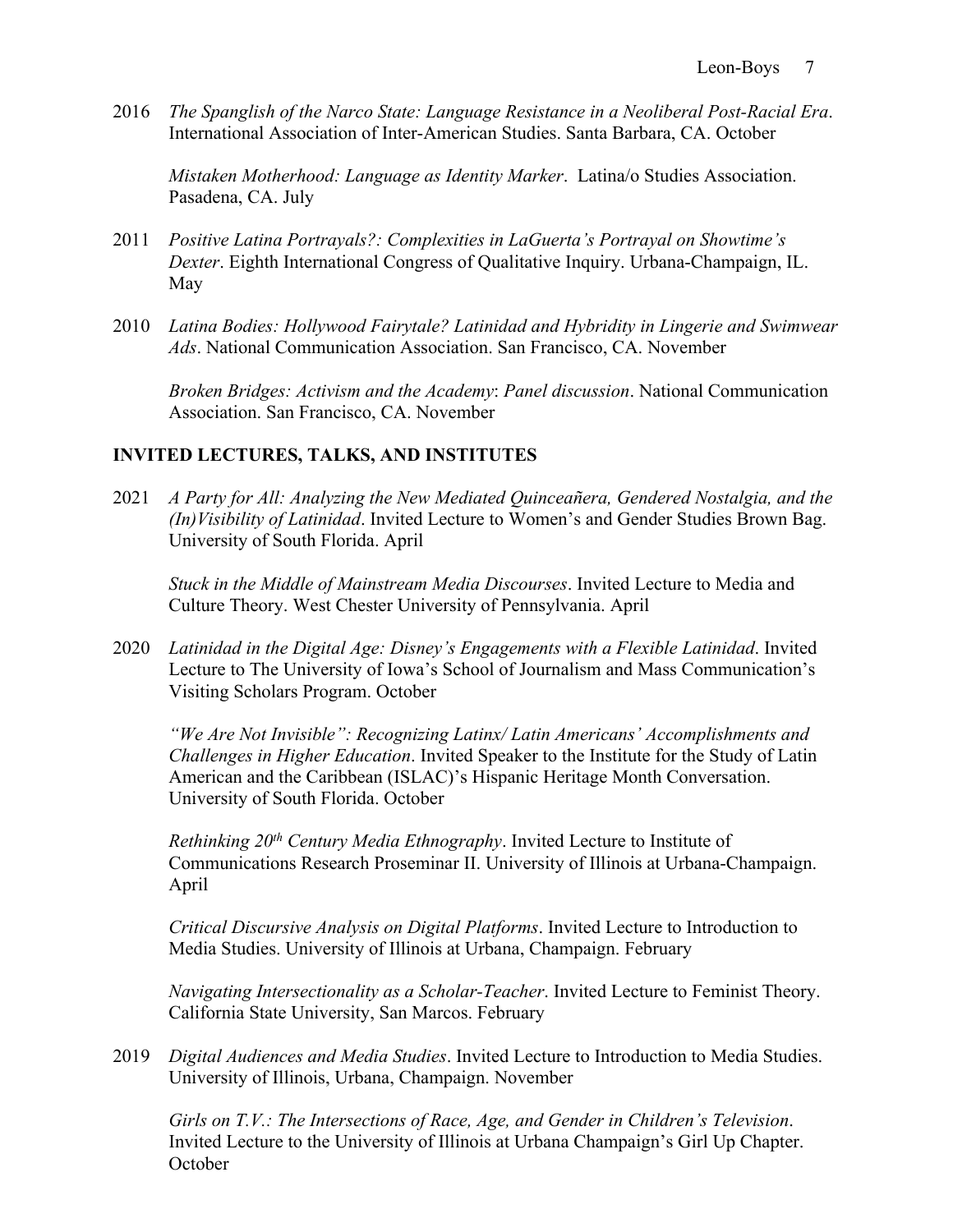*Disney Tames Girl Power and Hybridity through Elena of Avalor*. Dish it Up Lunch On Us Series, Women's Resource Center. University of Illinois at Urbana-Champaign. September

*Combining Discursive, Digital, and Ethnographic Techniques in Qualitative Research: My Circuit of Culture Approach*. Invited Lecture to the Department of Education for Visualizing the Global Context. University of Illinois at Urbana-Champaign. September

*What is Diversity?* **Keynote Speaker** for the Diversity and Inclusion Networking Exchange. University of Illinois at Urbana-Champaign. April

*"La Primera Princesa Mexicana:" Disney's Use of Mexicanidad at California's Magic Kingdom Park*. Panelist for the Latina/Latino Studies Department Graduate Student Symposium. University of Illinois at Urbana-Champaign. February

*Postfeminism and Disney*. Invited Lecture to Sex and Gender in Popular Media. University of Illinois at Urbana-Champaign. February

2018 *Theme Parks as Sites of Audience Research*. Invited Lecture to Introduction to Media Studies. University of Illinois at Urbana-Champaign. October

*Coco and Día de los Muertos through the Eyes of Disney*. Invited Lecture to Disney's Global Media. University of Illinois at Urbana, Champaign. September

*Disney and Social Media*. Invited Lecture to Contemporary Rhetoric. University of Texas at El Paso. March

*Global Disney.* Invited Lecture to Interpersonal Communication. University of Texas at El Paso. March

*Exploring Graduate School*. Panelist for Careers in Economics. University of Illinois at Urbana-Champaign. February

- 2017 *Disney's Latina Pre-Tween Audience: A Critical Discursive Analysis of Disney's First Latina Princess*. Dish it Up Lunch On Us Series, Women's Resource Center. University of Illinois at Urbana-Champaign. December
- 2016 *Complicating Latina Portrayals: (Un)Veiling Invisible Racism in Dexter*. USC Annenberg's Summer Doctoral Institute for Diversity in Media and Culture. Los Angeles, CA. June

*Latinidad, Gender, and Popular Culture*. Community of Scholars Research Symposium Presenter. University of Illinois at Urbana- Champaign. October

2015 *Success in LAS for International Students*. Presenter for Transfer Advantage, University of Illinois at Urbana-Champaign. September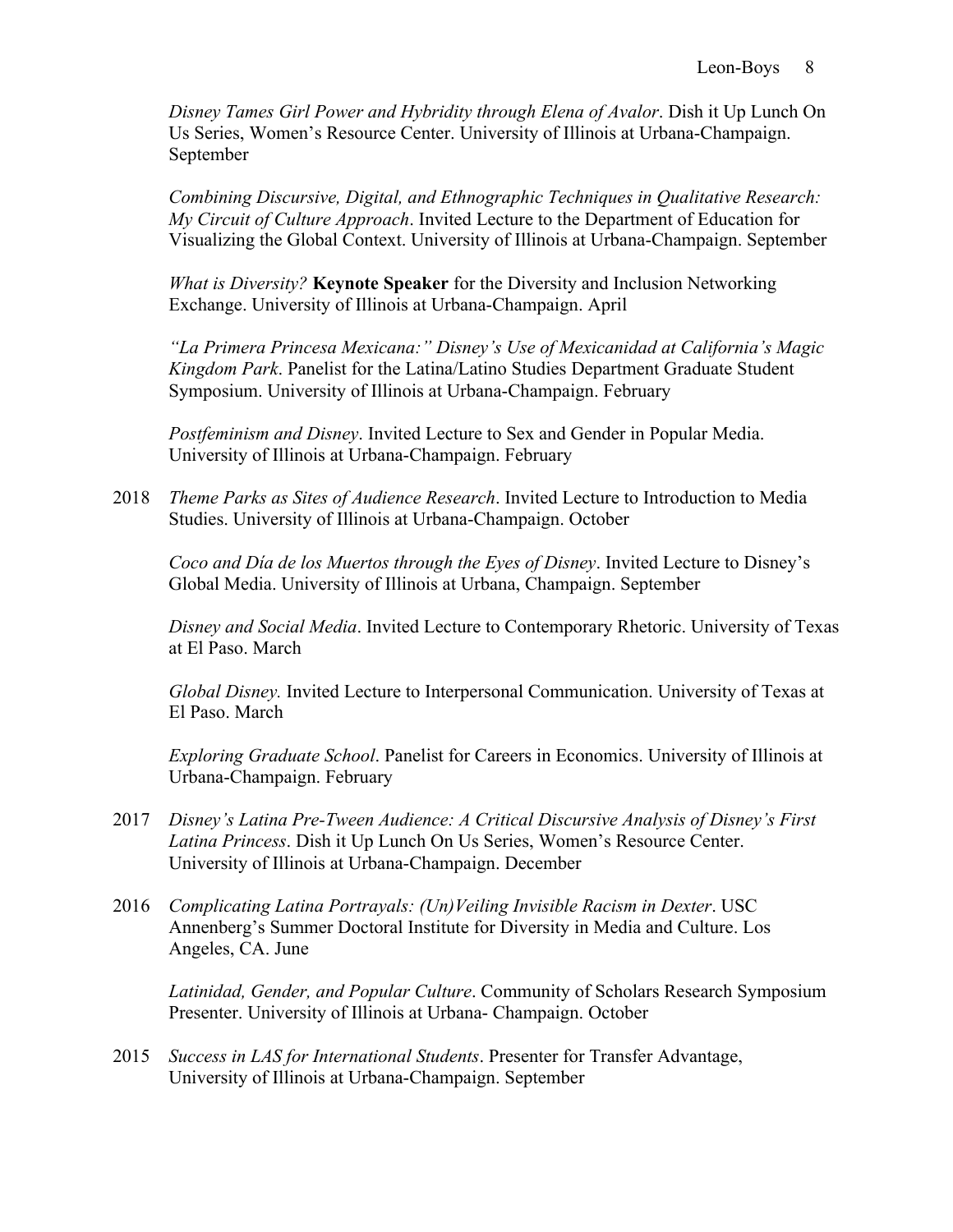# **SERVICE**

*Professional Service, Journal and Conference Manuscript Reviews (ad hoc):*

| 2020                                       | International Journal of Communication, Manuscript Reviewer                                                                                                |  |
|--------------------------------------------|------------------------------------------------------------------------------------------------------------------------------------------------------------|--|
| 2020                                       | Journal of Children and Media, Manuscript Reviewer                                                                                                         |  |
| 2020                                       | Comunicación y Medios, Manuscript Reviewer                                                                                                                 |  |
|                                            | 2019-Present International Girlhood Studies Association, Postgraduate Research<br>Representative                                                           |  |
| 2019-2021                                  | Latina/o Communication Studies Division and La Raza Caucus of the National<br>Communication Association, Secretary                                         |  |
|                                            | 2018-Present Latina/o Communication Studies Division and La Raza Caucus of the National<br>Communication Association, Submission Reviewer, Panel Proposals |  |
| 2017-2020                                  | Feminist Media Studies, Manuscript Reviewer                                                                                                                |  |
| 2018-2020                                  | Latina/o Communication Studies Division and La Raza Caucus of the National<br>Communication Association, Member                                            |  |
| 2018-2019                                  | Latina/o Communication Studies Division and La Raza Caucus of the National<br>Communication Association, Chair, Conference Panels                          |  |
| 2017-2018                                  | Women's Studies Quarterly, Manuscript Reviewer                                                                                                             |  |
| <b>University of South Florida</b>         |                                                                                                                                                            |  |
| 2020- Present Faculty Senate Member        |                                                                                                                                                            |  |
| University of Illinois at Urbana-Champaign |                                                                                                                                                            |  |

- 2019-Present Graduate Student Representative for the College of Liberal Arts and Sciences Strategic Planning Committee (Promoting Diversity and Inclusion Task Force), University of Illinois, Urbana-Champaign, IL
- 2017-Present Graduate Student Representative for College of Media's Diversity Committee, University of Illinois, Urbana-Champaign, IL
- 2017 Community of Scholars Table Talk Facilitator, University of Illinois, Urbana-Champaign, IL
- 2016 Community of Scholars Tour Guide, University of Illinois, Urbana-Champaign, IL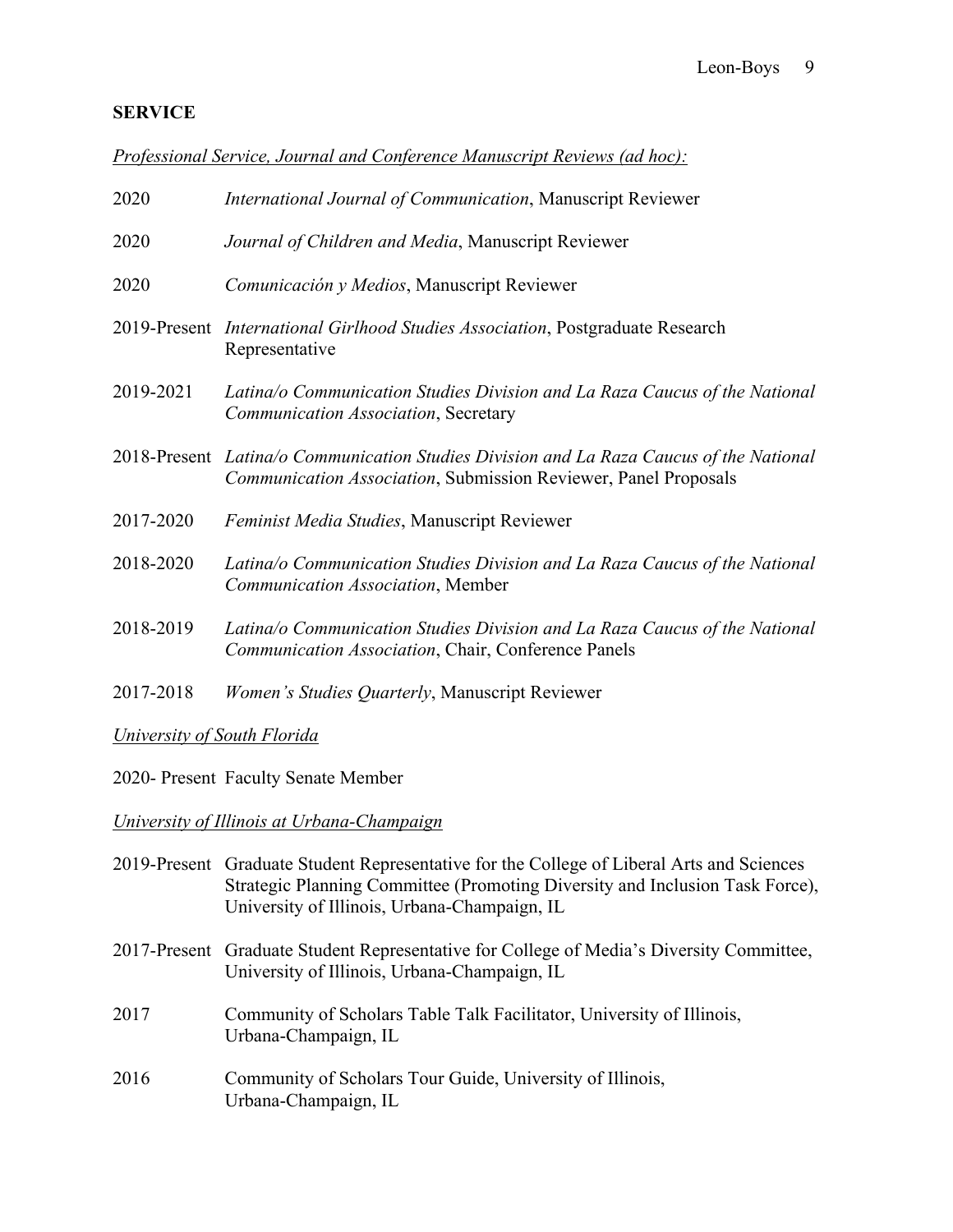2015 Community of Scholars Research Presenter, University of Illinois, Urbana-Champaign, IL

# *University of New Mexico*

| 2012 | Graduate Student Search Committee Member for Lecturer II position in<br>Multimedia Journalism, University of New Mexico, Albuquerque                                             |
|------|----------------------------------------------------------------------------------------------------------------------------------------------------------------------------------|
| 2012 | Graduate Student Representative for Graduate Admissions Committee,<br>University of New Mexico, Albuquerque                                                                      |
| 2011 | Graduate Student Representative for the Department of Communication and<br>Journalism at the Graduate Professional Student Association, University of New<br>Mexico, Albuquerque |

# **PROFESSIONAL MEMBERSHIPS**

Current:

- National Communication Association
- International Communication Association
- Latina/o Studies Association
- National Women's Studies Association
- NWSA Girls and Girls Studies Caucus
- International Girls Studies Association

### Former:

- Graduate Professional Student Association (University of New Mexico)
- Raza Graduate Student Association (University of New Mexico)
- Western States Communication Association

# **PROFESSIONAL EXPERIENCE**

### **Academic Program Specialist** 2013-2015

A Legacy of Giving Austin, TX

- Presented/delivered academic assemblies to 20 schools in the Austin area (elementaryhigh school) about various topics dealing with philanthropy and social justice
- Contributed to curriculum writing and design, utilizing knowledge of relevant technological programs to support the creation of new visual lessons
- Worked with education committee to assist with plans for school recruitment, implementation, and expansion of program
- Created and managed positive relationships with all campus staff members and principals in assigned schools
- Co-created a new module about health and wellness, including lesson plans, white board animations, and after school activities for elementary, middle, and high school students